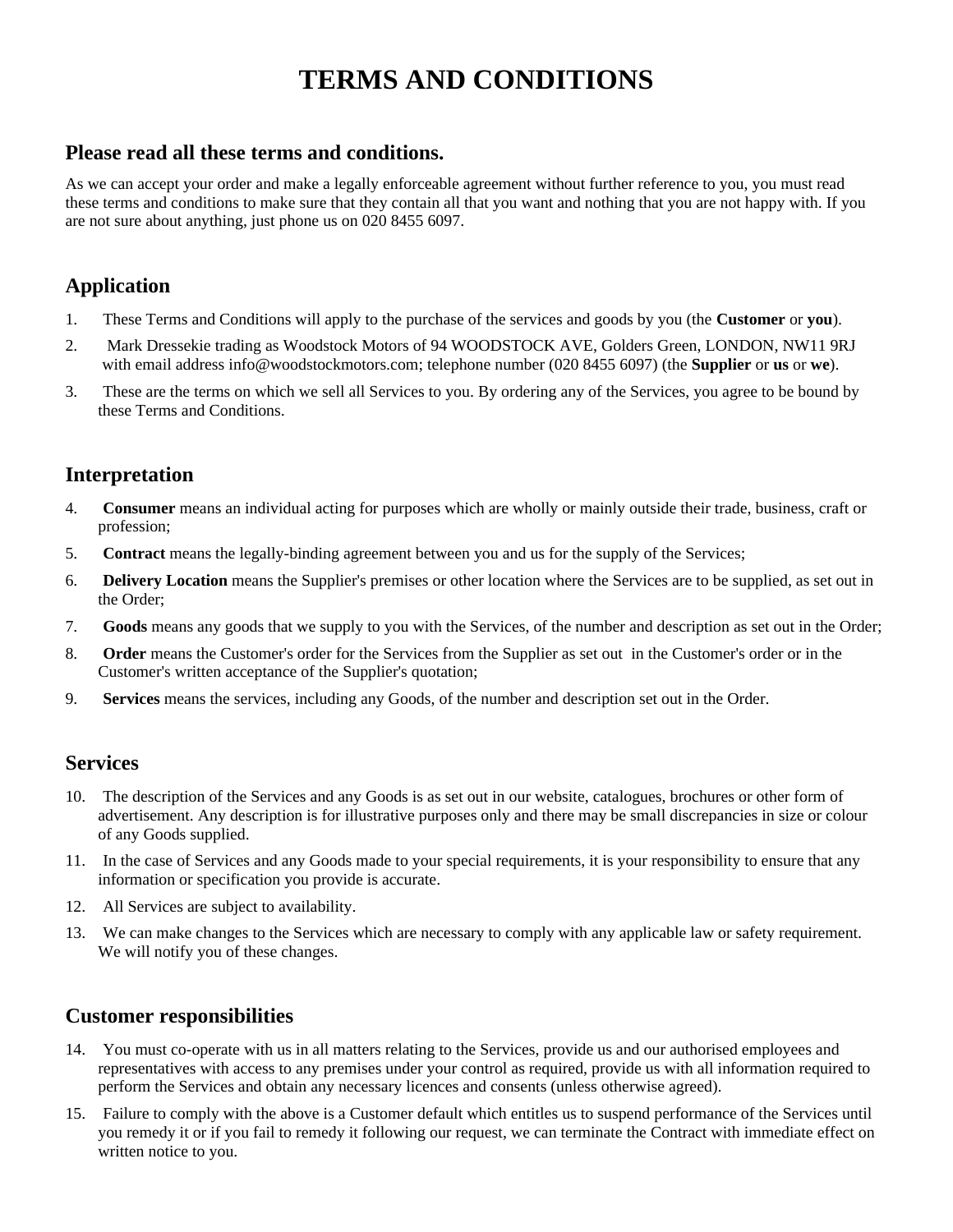# **Basis of Sale**

- 16. The description of the Services and any Goods in our website, catalogues, brochures or other form of advertisement does not constitute a contractual offer to sell the Services or Goods.
- 17. When an Order has been made, we can reject it for any reason, although we will try to tell you the reason without delay.
- 18. A Contract will be formed for the Services ordered, only upon the Supplier sending an email to the Customer saying that the Order has been accepted or, if earlier, the Supplier's delivery of the Services to the Customer.
- 19. Any quotation or estimate of Fees (as defined below) is valid for a maximum period of 1 day from its date, unless we expressly withdraw it at an earlier time.
- 20. No variation of the Contract, whether about description of the Services, Fees or otherwise, can be made after it has been entered into unless the variation is agreed by the Customer and the Supplier in writing.
- 21. We intend that these Terms and Conditions apply only to a Contract entered into by you as a Consumer where we, the Supplier and you the Customer, enter the Contract at any of the Supplier's business premises, and where the Contract is not a contract (i) for which an offer was made by the Customer in the Supplier's and the Customer's simultaneous physical presence away from those premises, or (ii) made immediately after the Customer was personally and individually addressed in the Supplier's and the Customer's simultaneous physical presence away from those premises. If this is not the case, you must tell us, so that we can provide you with a different contract with terms which are more appropriate to you and which might, in some way, be better for you, eg by giving cancellation rights pursuant to consumer protection law. Business premises means immovable retail premises where we carry on business on a permanent basis or, in the case of movable retail premises, on a usual basis.

### **Fees and Payment**

- 22. The fees (Fees) for the Services, the price of any Goods (if not included in the Fees) and any additional delivery or other charges is that set out in our price list current at the date of the Order or such other price as we may agree in writing. Prices for Services may be calculated on a fixed fee or on a standard rate basis.
- 23. Fees and charges include VAT at the rate applicable at the time of the Order.
- 24. Payment for Services must be made at least days in advance of delivery. You must pay in cash or by submitting your credit or debit card details with your Order and we can take payment immediately or otherwise before delivery of the Services.

### **Delivery**

- 25. We will deliver the Services, including any Goods, to the Delivery Location by the time or within the agreed period or, failing any agreement:
	- a. in the case of Services, within a reasonable time; and
	- b. in the case of Goods, without undue delay and, in any event, not more than 30 calender days from the day on which the Contract is entered into.
- 26. In any case, regardless of events beyond our control, if we do not deliver the Services on time, you can require us to reduce the Fees or charges by an appropriate amount (including the right to receive a refund for anything already paid above the reduced amount). The amount of the reduction can, where appropriate, be up to the full amount of the Fees or charges.
- 27. In any case, regardless of events beyond our control, if we do not deliver the Goods on time, you can (in addition to any other remedies) treat the Contract at an end if:
	- a. we have refused to deliver the Goods, or if delivery on time is essential taking into account all the relevant circumstances at the time the Contract was made, or you said to us before the Contract was made that delivery on time was essential; or
	- b. after we have failed to deliver on time, you have specified a later period which is appropriate to the circumstances and we have not delivered within that period.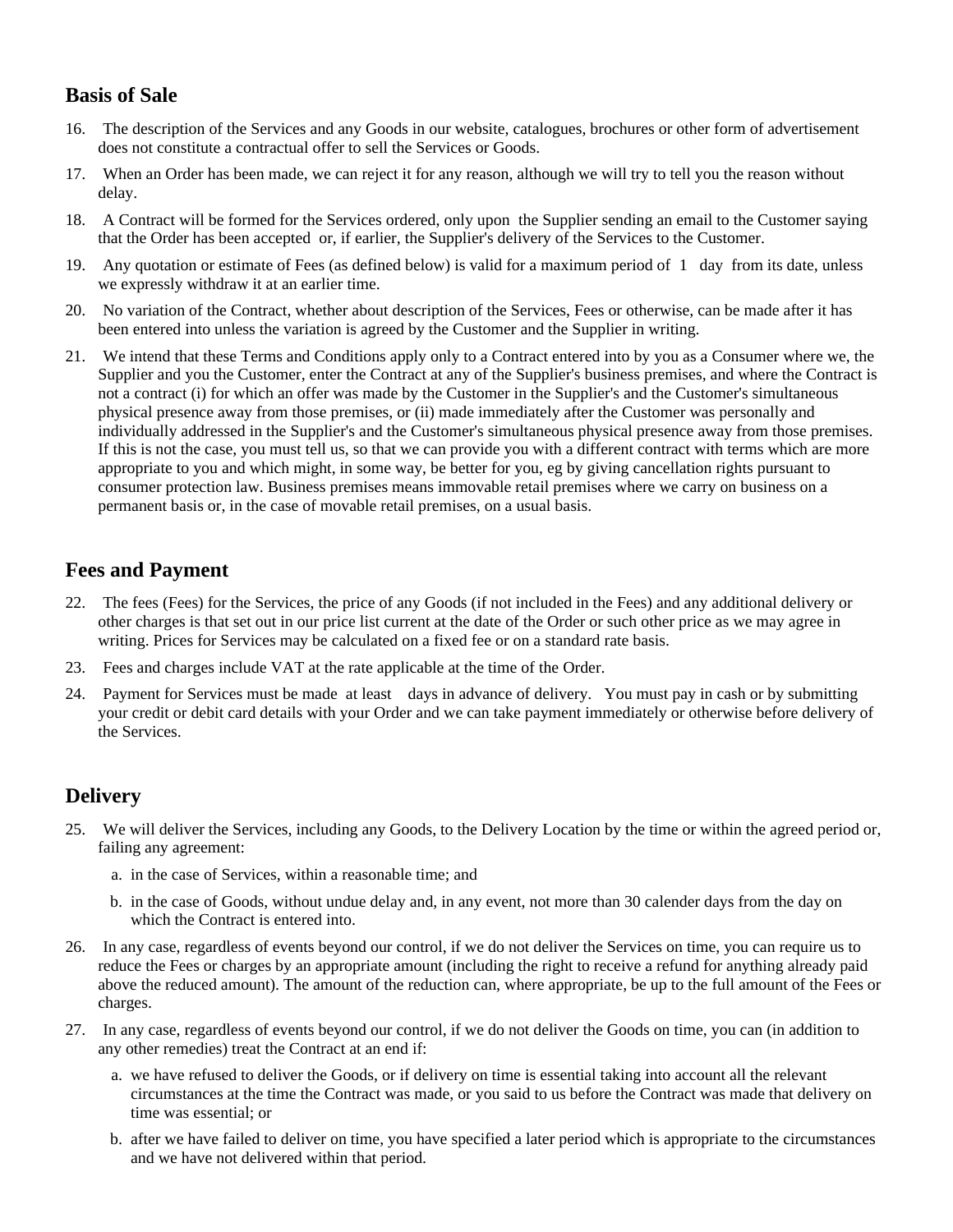- 28. If you treat the Contract at an end, we will (in addition to other remedies) promptly return all payments made under the Contract.
- 29. If you were entitled to treat the Contract at an end, but do not do so, you are not prevented from cancelling the Order for any Goods or rejecting Goods that have been delivered and, if you do this, we will (in addition to other remedies) without delay return all payments made under the Contract for any such cancelled or rejected Goods. If the Goods have been delivered, you must return them or allow us to collect them from you and we will pay the costs of this.
- 30. If any Goods form a commercial unit (a unit is a commercial unit if division of the unit would materially impair the value of the goods or the character of the unit) you cannot cancel or reject the Order for some of those Goods without also cancelling or rejecting the Order for the rest of them.
- 31. We do not generally deliver to addresses outside England and Wales, Scotland, Northern Ireland, the Isle of Man and Channels Islands. If, however, we accept an Order for delivery outside that area, you may need to pay import duties or other taxes, as we will not pay them.
- 32. You agree we may deliver the Goods in instalments if we suffer a shortage of stock or other genuine and fair reason, subject to the above provisions and provided you are not liable for extra charges.
- 33. If you or your nominee fail, through no fault of ours, to take delivery of the Services at the Delivery Location, we may charge the reasonable costs of storing and redelivering them.
- 34. The Goods will become your responsibility from the completion of delivery or Customer collection. You must, if reasonably practicable, examine the Goods before accepting them.

### **Risk and Title**

- 35. Risk of damage to, or loss of, any Goods will pass to you when the Goods are delivered to you.
- 36. You do not own the Goods until we have received payment in full. If full payment is overdue or a step occurs towards your bankruptcy, we can choose, by notice to cancel any delivery and end any right to use the Goods still owned by you, in which case you must return them or allow us to collect them.

## **Withdrawal**

37. You can withdraw the Order by telling us before the Contract is made, if you simply wish to change your mind and without giving us a reason, and without incurring any liability.

### **Conformity and Guarantee**

- 38. We have a legal duty to supply the Goods in conformity with the Contract, and will not have conformed if it does not meet the following obligation.
- 39. Upon delivery, the Goods will:
	- a. be of satisfactory quality;
	- b. be reasonably fit for any particular purpose for which you buy the Goods which, before the Contract is made, you made known to us (unless you do not actually rely, or it is unreasonable for you to rely, on our skill and judgment) and be fit for any purpose held out by us or set out in the Contract; and
	- c. conform to their description.
- 40. It is not a failure to conform if the failure has its origin in your materials.
- 41. We will supply the Services with reasonable skill and care.
- 42. We will immediately, or within a reasonable time, give you the benefit of the free guarantee given by the manufacturer of the Goods. Details of the guarantee, including the name and address of the manufacturer, the duration and territorial scope of the guarantee, are set out in the manufacturer's guarantee provided with the Goods. This guarantee will take effect at the time the Goods are delivered, and will not reduce your legal rights.
- 43. We will provide the following after-sales service: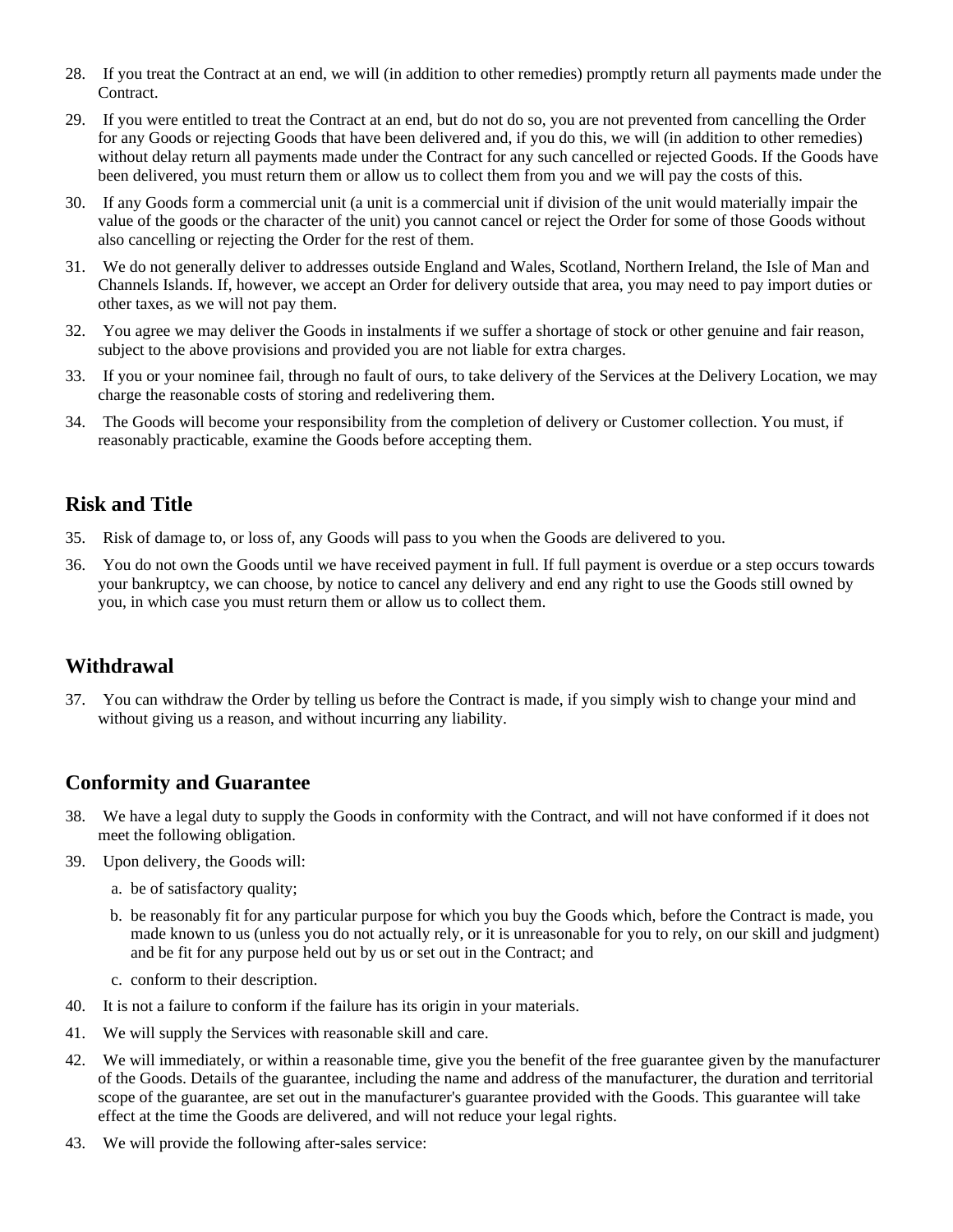44. In relation to the Services, anything we say or write to you, or anything someone else says or writes to you on our behalf, about us or about the Services, is a term of the Contract (which we must comply with) if you take it into account when deciding to enter this Contract, or when making any decision about the Services after entering into this Contract. Anything you take into account is subject to anything that qualified it and was said or written to you by us or on behalf of us on the same occasion, and any change to it that has been expressly agreed between us (before entering this Contract or later).

#### **Duration, termination and suspension**

- 45. The Contract continues as long as it takes us to perform the Services.
- 46. Either you or we may terminate the Contract or suspend the Services at any time by a written notice of termination or suspension to the other if that other:
	- a. commits a serious breach, or series of breaches resulting in a serious breach, of the Contract and the breach either cannot be fixed or is not fixed within 30 days of the written notice; or
	- b. is subject to any step towards its bankruptcy or liquidation.
- 47. On termination of the Contract for any reason, any of our respective remaining rights and liabilities will not be affected.

### **Privacy**

- 48. Your privacy is critical to us. We respect your privacy and comply with the General Data Protection Regulation with regard to your personal information.
- 49. These Terms and Conditions should be read alongside, and are in addition to our policies, including our privacy policy and cookies policy which can be found on our website.
- 50. For the purposes of these Terms and Conditions:
	- a. 'Data Protection Laws' means any applicable law relating to the processing of Personal Data, including, but not limited to the GDPR.
	- b. 'GDPR' means the UK General Data Protection Regulation.
	- c. 'Data Controller', 'Personal Data' and 'Processing' shall have the same meaning as in the GDPR.
- 51. We are a Data Controller of the Personal Data we Process in providing the Services and Goods to you.
- 52. Where you supply Personal Data to us so we can provide Services and Goods to you, and we Process that Personal Data in the course of providing the Services and Goods to you, we will comply with our obligations imposed by the Data Protection Laws:
	- a. before or at the time of collecting Personal Data, we will identify the purposes for which information is being collected;
	- b. we will only Process Personal Data for the purposes identified;
	- c. we will respect your rights in relation to your Personal Data; and
	- d. we will implement technical and organisational measures to ensure your Personal Data is secure.
- 53. For any enquiries or complaints regarding data privacy, you can e-mail: info@woodstockmotors.com.

#### **Successors and our sub-contractors**

54. Either party can transfer the benefit of this Contract to someone else, and will remain liable to the other for its obligations under the Contract. The Supplier will be liable for the acts of any sub-contractors who it chooses to help perform its duties.

### **Circumstances beyond the control of either party**